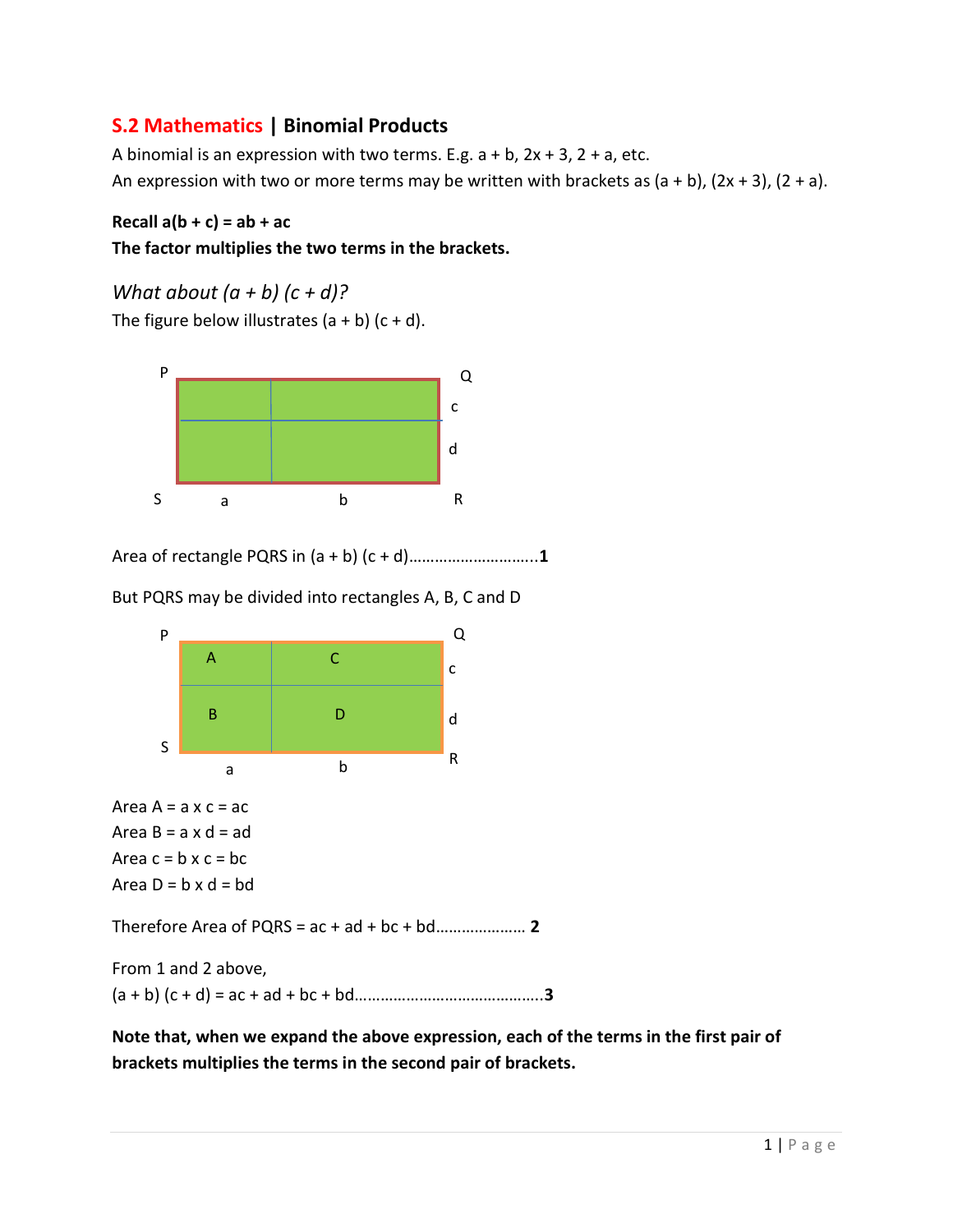i.e  $(a+b)$   $(c+d) = a(c+d) + b(c+d)$  $=$  ac + ad + bc + bd

Therefore  $(a + b)$   $(c + d) = ac + ad + bc + bd$ 

When the first pair of brackets is removed, the second term goes with its sign (check +b above). If **b** had been negative, it would carry its negative sign.

## Example 1:

Expand i)  $(p + q)$   $(r + 2s)$ ii)  $(w - 2x) (3y + z)$ iii)  $(2e + 3f) (4f - g)$ 

Solution

i)  $(p + q)$   $(r + 2s) = p(r + 2s) + q(r + 2s)$  $= pr + 2ps + qr + 2qs$ 

ii)  $(w - 2x) (3y + z) = w(3y + z) - 2x(3y + z)$  $= 3wy + wz - 6xy + 2xz$ 

iii) 
$$
(2e + 3f) (4f - g) = 2e(4f - g) + 3f(4f - g)
$$
  
=8ef - 2eg +  $12f^2 - 3fg$ 

There are no like terms in each of the expanded expressions in (i), (ii) and (iii). So the expressions cannot be simplified.

#### Example 2

Expand and simplify i)  $(2p - q) (2p + q)$ ii)  $(x + 2y) (2x - y) + 3x(x - y)$ 

#### **Solution**

i)  $(2p - q) (2p + q) = 2p(2p + q) - q(2p + q)$  $= 4p^2 + 2pq - 2pq - q^2$  (But 2pq – 2pq = 0)  $= 4p^2 - q^2$  $\frac{1}{2}$   $\frac{1}{2}$   $\frac{1}{2}$   $\frac{1}{2}$   $\frac{1}{2}$   $\frac{1}{2}$   $\frac{1}{2}$   $\frac{1}{2}$   $\frac{1}{2}$ 

ii) 
$$
(x + 2y) (2x - y) + 3x(x - y)
$$
  
\n $= x(2x - y) + 2y(2x - y) + 3x(x - y)$   
\n $= 2x^2 - xy + 4xy - 2y^2 + 3x^2 - 3xy$   
\n $= 2x^2 + 3x^2 + 4xy - xy - 3xy - 2y^2$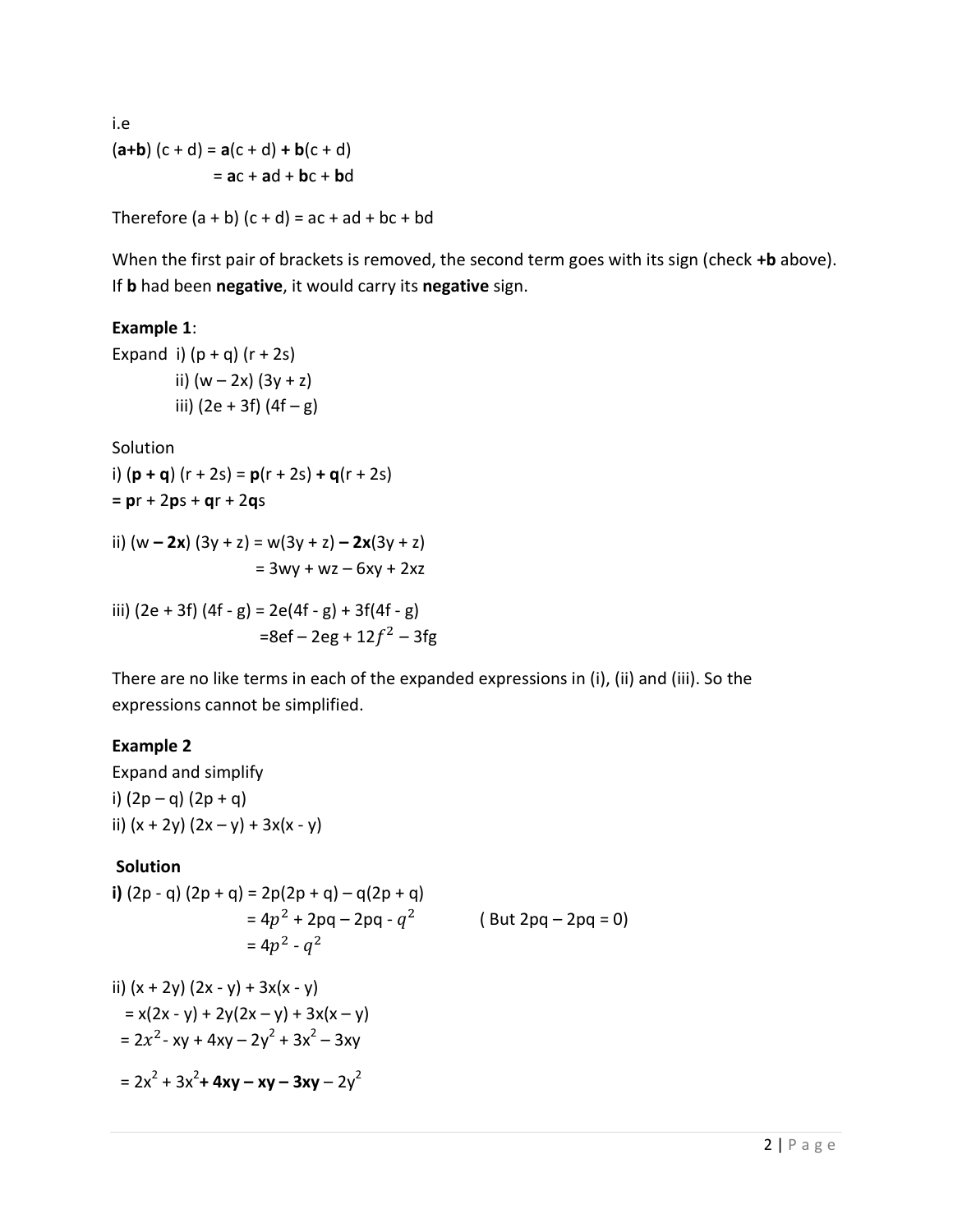$=5x^2-2y^2$ 

### EXERCISE

1)Expand the products a) (n + 2p) (2n + 3) b)  $(2t + u)$   $(v + 3w)$ c) (3e + 2f) (g - h) d)  $(2w - x)(3x + 2y)$ e) (4p - q) (p + 2) f)  $(2u - 3v) (v + 4w)$ 

2) Expand the products and then simplify them by collecting like terms.

a) (a + 2b) (2a + b) b) (e + 4f) (2e  $-5f$ ) c) (3h - 4) (4 + 3h) d)  $(2x + y)^2$ e)  $(2x - y)^2$ f)  $(2x + 3)$   $(3x - 4) + (6 - x)$ 

3)Expand the products, then simplify them by collecting like terms.

a)  $(a + b)^2$ b)  $(2x + 3)^2$ c)  $(x - y)^2$  d)  $(2a - b)^2$ e)  $(a + b) (a - b)$  f)  $(2x - y) (2x + y)$ 

## The three Identities

Square of the sum of two terms **1)**  $(a + b)^2 = (a + b) (a + b)$  $= a(a + b) + b(a + b)$  $= a<sup>2</sup> + ab + ab + b<sup>2</sup>$  $= a<sup>2</sup> + 2ab + b<sup>2</sup>$ Therefore (a + b) = a<sup>2</sup> + 2ab + b<sup>2</sup>………………………………….(i)

Square of the difference of two terms **2)**  $(a - b)^2 = (a - b)(a - b)$  $= a(a - b) - b(a - b)$  $= a^2 - ab - ab + b^2$  $= a^2 - 2ab + b^2$ Therefore (a - b)<sup>2</sup> = a<sup>2</sup>– 2ab + b<sup>2</sup>…………………………………(ii)

Difference of two squares 3)  $(a + b) (a - b) = a(a - b) + b(a - b)$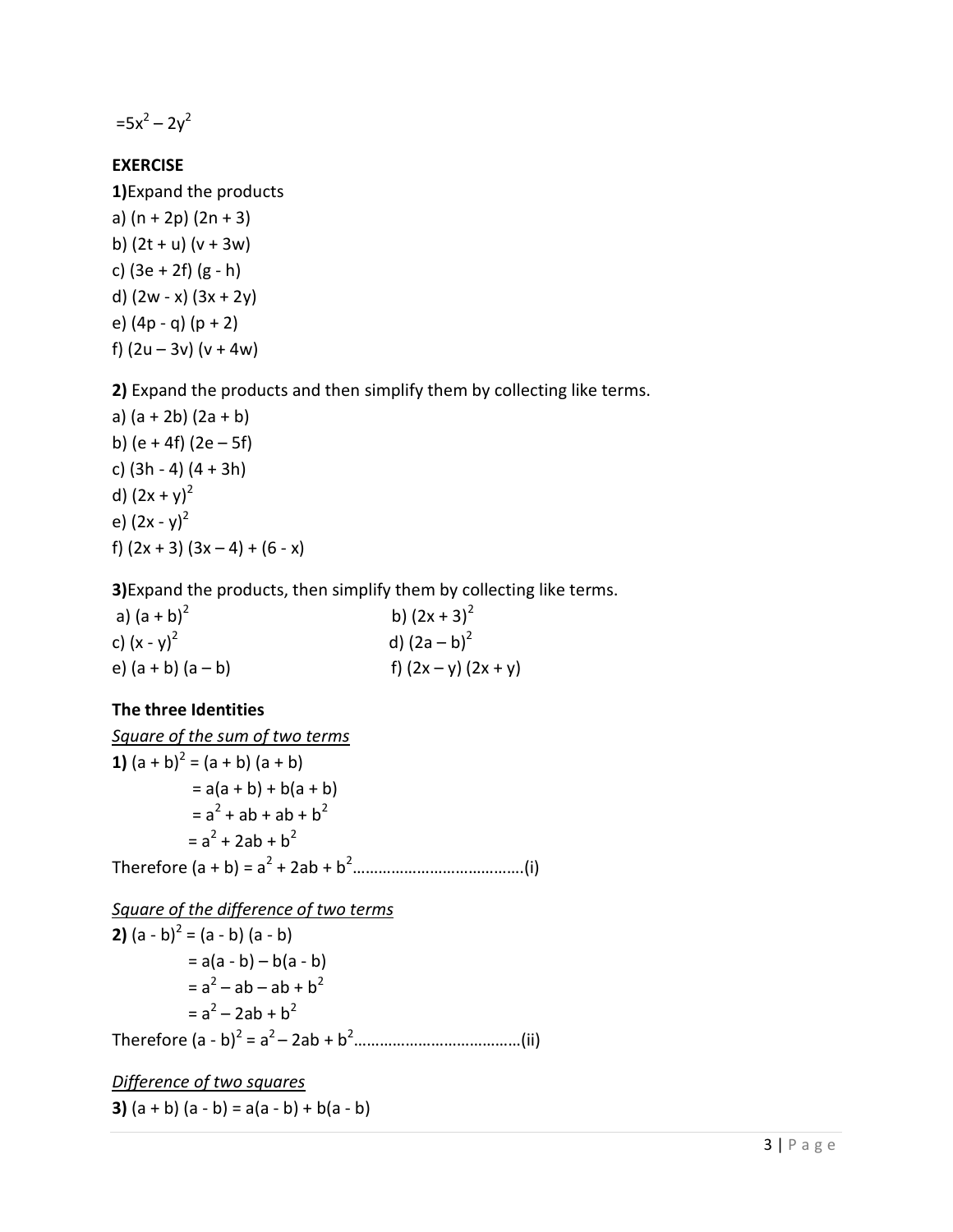$= a^2 - ab + ab - b^2$  $= a^2 - b^2$ Therefore (a + b) (a - b) = a<sup>2</sup> – b<sup>2</sup>………………………………..(iiii)

#### Example 1:

Select an appropriate identity and use it to evaluate;

i)  $51^2$ ii)  $(13\frac{1}{2})^2$ iii)  $49^2$ iv)  $2.95^2$  v) 9 x 11 **Solutions** i) Let  $51$  be =  $50 + 1$  $51^2 = (50 + 1)^2$ Use  $(a + b)^2 = a^2 + 2ab + b^2$ Where  $a = 50$  and  $b = 1$  $(50 + 1)^2 = 50^2 + 2(50)(1) + 1^2$  $= 2500 + 100 + 1$  = 2601 ii)  $(13\frac{1}{2})^2 = (13 + \frac{1}{2})^2$  $(a + b)^2 = a^2 + 2ab + b^2$ where a = 13 and b =  $\frac{1}{2}$  $(13 + \frac{1}{2})^2 = 13^2 + 2(13)(\frac{1}{2}) + (\frac{1}{2})^2$  $= 169 + 13 + \frac{1}{4}$  $= 182\frac{1}{2}$ iii)  $49^2 = (50 - 1)^2$  $(a - b) = a<sup>2</sup> - 2ab + b<sup>2</sup>$ where  $a = 50$  and  $b = 1$  $(50-1)^2 = 50^2 - 2(50)(1) + 1^2$  $= 2500 - 100 + 1$  $= 2401$ iv)  $2.95^2 = (3 - 0.05)^2$  $(a - b) = a<sup>2</sup> - 2ab + b<sup>2</sup>$ where  $a = 3$  and  $b = 0.05$  $(3 - 0.05)^2 = 3^2 - 2(3)(0.05) + (0.05)$